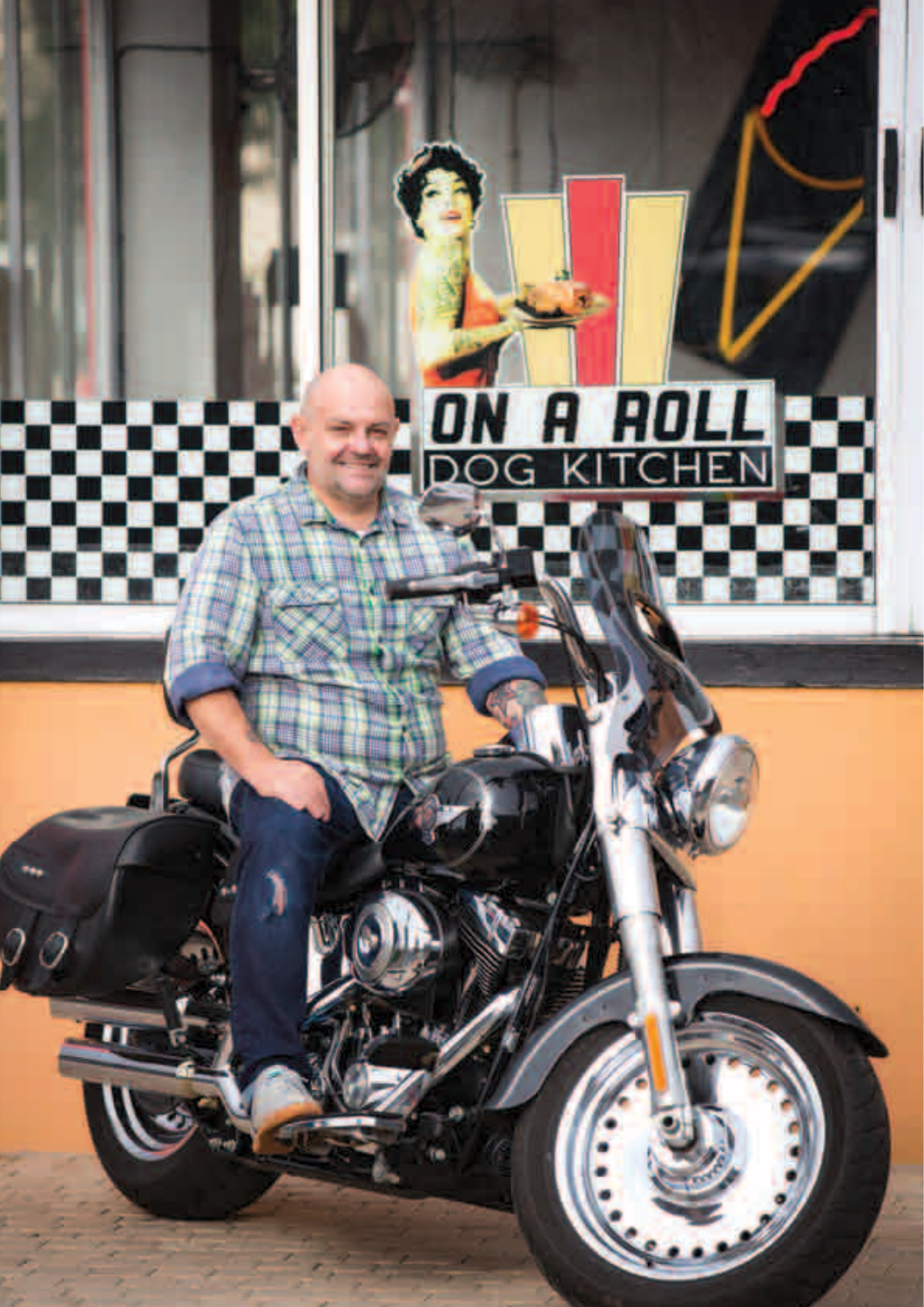Robbie Stammers **CHATS WITH** intrepid chef and hot dog aficionado, PETER AYUB ROBBIE STAMMERS<br>
CHATS WITH<br>
INTREPID CHE<br>
AND HOT DOG<br>
AFICIONADO,<br>
PETER AYUB<br>
BRITIS INSPITITION ADD,<br>
PETER AYUB<br>
BRITIS INSPITITION AND HOT DOG<br>
BRITIS INSPITITION AND HOT DOG<br>
BRITIS INSPITITION AND HOT DOG<br>
BRITIS I

 $\begin{pmatrix} 1 \\ 2 \end{pmatrix}$ 

This inspiring chef has a fear of frogs, dotes on his French bulldog named Batman, loves beer and his Harley-Davidson®, and is passionate about teaching and sharing his cooking expertise.

**Photographs** Myburgh Du Plessis

*tulin* culin reco here is no doubt that Cape Town-based chef Peter Ayub is a force to be reckoned with – as his 27 years' experience in the food and hospitality industry affirms. He is a busy man, being owner-chef of Sense of Taste Catering and On A Roll Dog Kitchen, as well as co-owner with chef Angie Boyd of the Sense of Taste Culinary Arts Cooking School, which offers a two-year City & Guilds internationally recognised Culinary Arts Diploma Course. Chef Ayub is also finalising his first cookbook, which will be on the shelves in October this year.

Chefs Ayub and Boyd offer fun and informative lifestyle cooking courses that are held at the Sense of Taste Kitchens for those who want to learn more about food and become masters of their own kitchens at home. Corporate Cook-offs are part of their repertoire, where companies get together and have a day or evening event, cooking up a storm together. What an excellent platform for team building!

Chef Ayub trained in Scotland and worked in numerous international kitchens before finally settling back home in South Africa. To date, he and his team have had the privilege of catering for such distinguished guests as Beyoncé and Jay-Z, Kim and Khloe Kardashian and Kimora Lee Simmons, with a birthday celebration for the late Professor Jakes Gerwel.

In 2012 Peter was the guest chef accompanying Cape Town Mayor Patricia de Lille and her delegation to Turkey, cooking in Istanbul and Izmir for honoured guests in a bid to start trade relationships between that country and South Africa.

A huge honour and privilege was to personally prepare the favourite meal (oxtail stew) of former president Nelson Mandela during the opening of the Nelson Mandela Gateway at the V&A Waterfront. And for the same event, Chef Ayub and his team catered for 2 000 guests on this memorable occasion.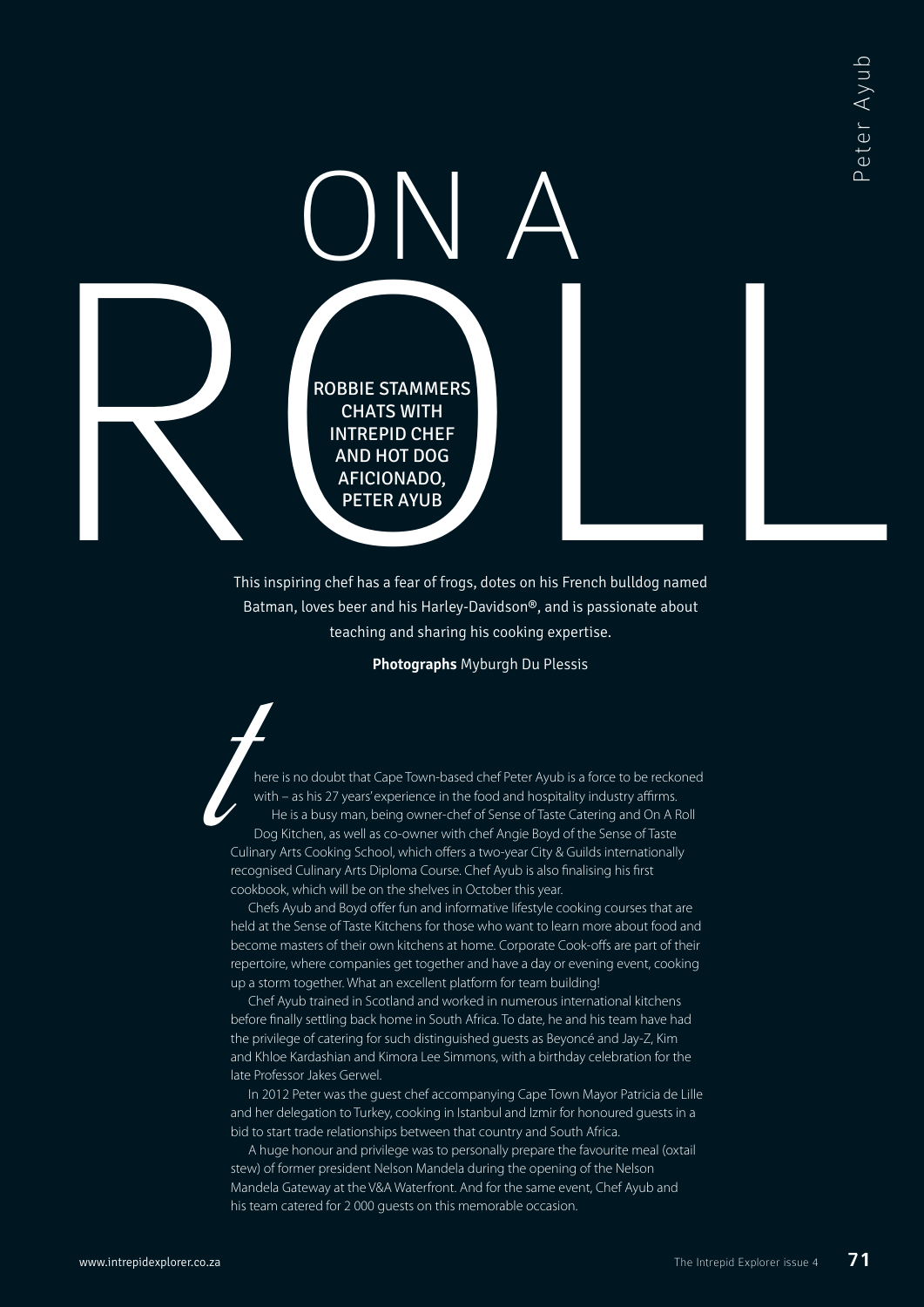On A Roll Dog Kitchen is the brainchild of Chef Ayub, who had a vision of turning the lowly hot dog into a gourmet meal. After all, as he says, "the hamburger has been in the spotlight for long enough – now it is the humble hot dog's turn."

His retro 1950s diner has 23 gourmet dogs on the menu, mostly named after icons, music and movie themes of that era. One can choose from the Frank Sinatra, Donna Summer & The Supremes Trio, Marilyn Monroe, Chubby Checker and some quirky ones such as Big Oink, Rug Muncher and the Pavement Special. There is even a gourmet dog named after Ayub's own canine, Batman!

The chef's personal favourite is Sex, Drugs & Rock n Roll, which is a bratwurst sausage topped with lashings of smoked salmon, caper berries, crème fraîche and watercress.

Fresh rolls are paramount to making a superbly delicious dog, and so Chef Ayub and his team bake soft, white, sesame-crusted rolls – as well as a rye version – every day.

We asked the chef to share some of his thoughts and favourite recipes:

#### *You trained in Scotland and have travelled extensively – what are the top three destinations you have visited?*

Istanbul, Moscow, Las Vegas (in no particular order – all so fascinating).



### *What can't you live wiathout?*

Windhoek Draught®, my wife Debs and my French bulldog, Batman.

#### *Why did you decide to open a professional chef school?*

Long-time friend and colleague, Angie Boyd, and I decided it was time to share our love for teaching and share our knowledge. We realised that too many newly trained chefs entering the industry for the first time lacked the basic skills to function properly in professional kitchens and found it difficult to deliver the standard of work expected by employers and executive chefs. We offer students the opportunity of been trained in a 'working kitchen' under our skilful guidance and with our years of expertise.

### *If you were granted one last meal, what would it be and why?*

A pole dancer wrapped in bacon – I leave the 'why' to you…

#### *You own a Harley-Davidson®. Tell us when the love of Harley's began – and what would be your ultimate bike journey?*

I'm a bike fanatic, and having a Harley has always been a dream! I have had my fair share of speed bikes and even a retro Vespa. I guess I finally grew up and a Harley was the perfect choice. My ultimate bike journey would be Route 66 in the United States!

#### *How did you come up with the idea for On A Roll?*

Street food has always intrigued me, and in my opinion the hot dog is the king of street food! But I wanted to turn the hot dog into a gourmet experience, combined with a retro, relaxed and nostalgic feel of a '50s diner.

#### *What is your favourite food destination?*

That's a hard one, as I have many – but I think I would say the Far East, including Hong Kong, Singapore and Bangkok. Asian flavours are so fresh and aromatic. And making Asian dishes is a lot less complicated than you think!

#### *Why did you name your French bulldog "Batman"?*

Because he's a superhero – just like his dad…

#### *Which authentic South African dish do you like best?*

A really nice home-style beef boerewors on the braai, still slightly pink in the centre, with a fresh baguette and butter – and, of course, an ice-cold Windhoek Draught®.

#### *What is the weirdest food you have ever eaten – and what would you never eat?*

Frog legs! I thought eating this would dispel my dreadful phobia of frogs – how stupid was that! It only increased my phobia. I dislike butternut intensely, and I never eat it.

PREVIOUS PAGE: Chef Ayub with his beloved Harley, with the licence plate "CHEF WP"

LEFT: This is Batman, the real superhero in Chef Ayub's life